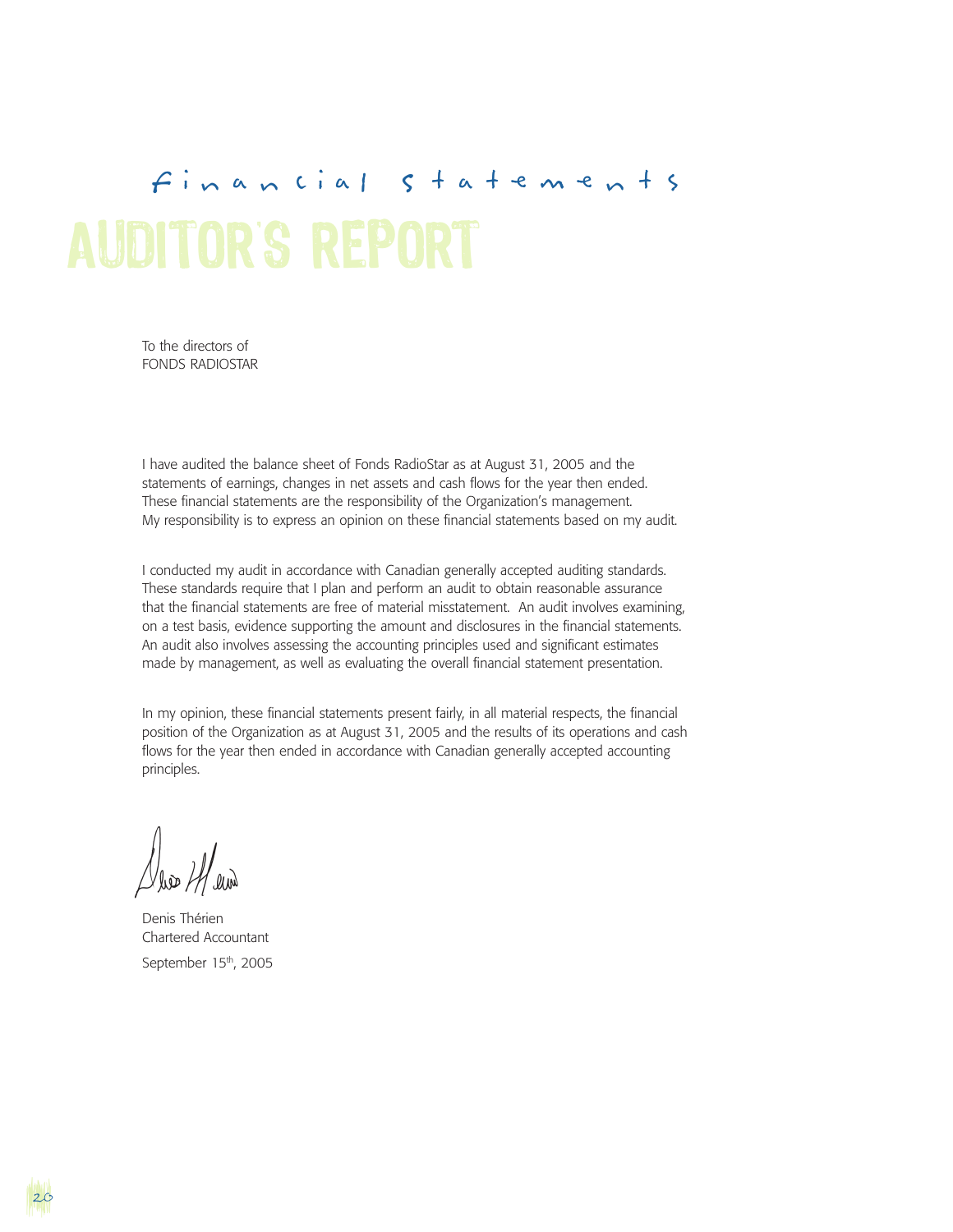## STATEMENT OF EARNINGS AND CHANGES IN NET ASSETS FOR THE YEAR ENDED AUGUST 31, 2005

|                                            | 2005        | 2004        |
|--------------------------------------------|-------------|-------------|
| <b>REVENUE</b>                             |             |             |
| Radio broadcaster contributions            | \$3,961,205 | \$2,285,722 |
| Interest                                   | 102,704     | 54,155      |
|                                            |             |             |
|                                            | 4,063,909   | 2,339,877   |
| <b>EXPENDITURES</b>                        |             |             |
| Management fees, rent and other charges    | 80,187      | 213,967     |
| Salaries and benefits                      | 82,456      |             |
| Professional fees                          | 12,946      | 5,025       |
| Communications                             | 35,558      |             |
| Insurance                                  | 2,540       |             |
| Meeting expenses                           | 4,328       |             |
|                                            |             |             |
|                                            | 218,015     | 218,992     |
| SURPLUS AVAILABLE FOR ASSISTANCE           |             |             |
| <b>CONTRIBUTIONS</b>                       | 3,845,894   | 2,120,885   |
| Assistance contributions                   | 2,331,725   | 1,268,077   |
|                                            |             |             |
| <b>EXCESS OF REVENUE OVER EXPENDITURES</b> | 1,514,169   | 852,808     |
|                                            |             |             |
| UNRESTRICTED NET ASSETS, BEGINNING OF YEAR | 2,677,312   | 1,824,504   |
|                                            |             |             |
| UNRESTRICTED NET ASSETS, END OF YEAR       | \$4,191,481 | \$2,677,312 |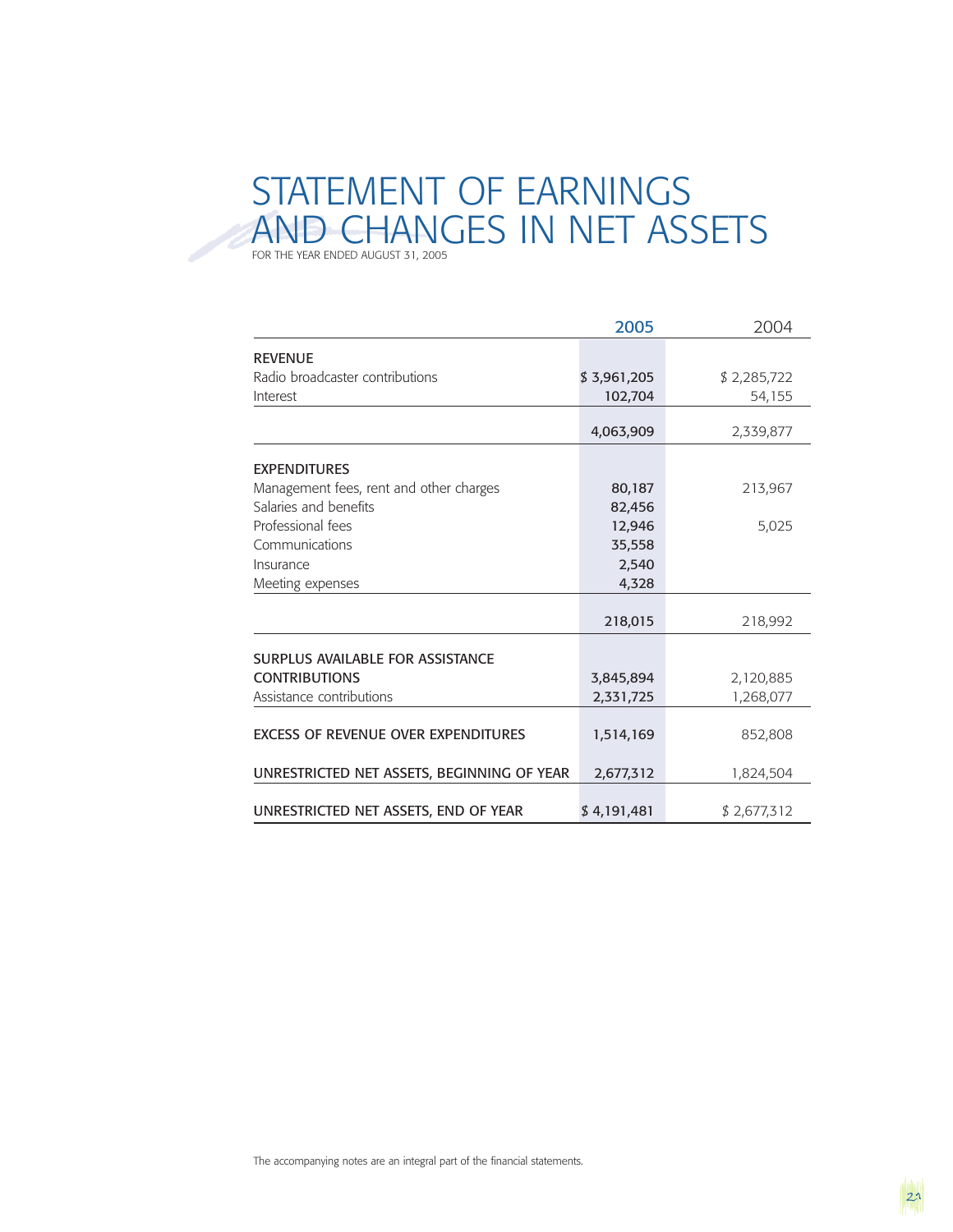

|                                                             | 2005          | 2004        |
|-------------------------------------------------------------|---------------|-------------|
| <b>ASSETS</b><br><b>CURRENT</b>                             |               |             |
| Cash                                                        | \$<br>749,374 | \$1,363,104 |
| Term and demand deposits (note 4)                           | 3,400,000     | 1,250,000   |
| Accounts receivable (note 5)                                | 55,568        | 65,793      |
| Prepaid expenses                                            | 1,629         | 1,315       |
|                                                             | \$4,206,571   | \$2,680,212 |
| <b>LIABILITIES</b><br><b>CURRENT</b><br>Accrued liabilities | \$<br>15,090  | \$<br>2,900 |
| <b>NET ASSETS</b><br>Unrestricted net assets                | 4,191,481     | 2,677,312   |
|                                                             | \$4,206,571   | \$2,680,212 |

APPROVED ON BEHALF OF THE BOARD

Chairman Treasurer

Paul Dutant Hetert

Denis Wolff **Paul Dupont-Hébert** 

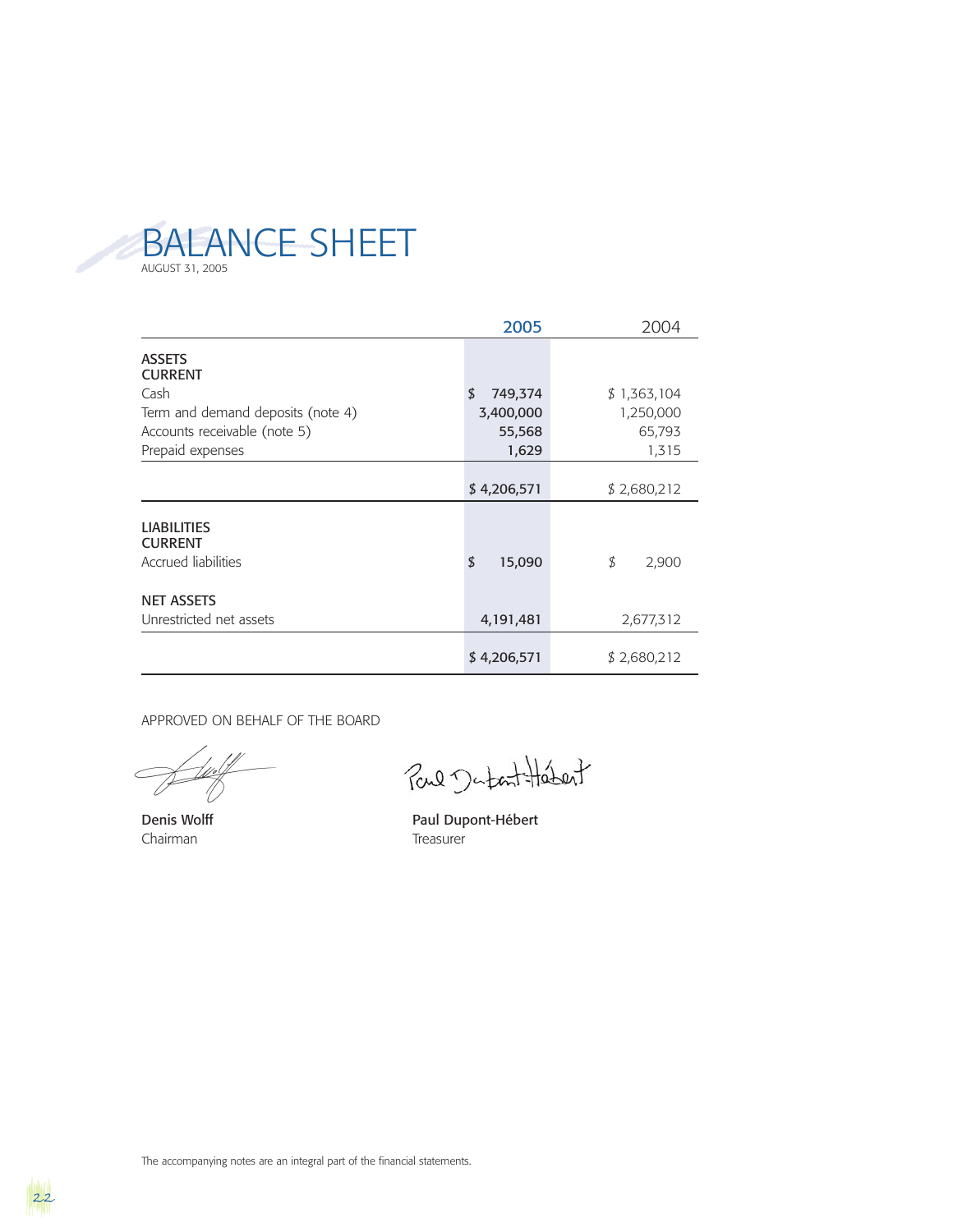

|                                                      | 2005        | 2004        |
|------------------------------------------------------|-------------|-------------|
| <b>OPERATING ACTIVITIES</b>                          |             |             |
| Contributions received from radio broadcaster        | \$3,961,205 | \$2,285,722 |
| Interest received                                    | 122,315     | 53,247      |
| Sales taxes paid                                     | (9,390)     | (14, 430)   |
|                                                      | 4,074,130   | 2,324,539   |
|                                                      |             |             |
| Assistance contributions paid                        | (2,331,725) | (1,268,077) |
| Purchase of goods and services paid                  | (129, 551)  | (209,900)   |
| Employee salaries paid                               | (76, 584)   |             |
|                                                      |             |             |
|                                                      | (2,537,860) | (1,477,977) |
|                                                      | 1,536,270   | 846,562     |
| <b>INVESTING ACTIVITY</b>                            |             |             |
| Term deposit                                         | 750,000     |             |
|                                                      | 750,000     |             |
| NET INCREASE IN CASH AND CASH EQUIVALENTS            | 2,286,270   | 846,562     |
|                                                      |             |             |
| CASH AND CASH EQUIVALENTS<br>AT BEGINNING OF YEAR    | 1,863,104   | 1,016,542   |
|                                                      |             |             |
| CASH AND CASH EQUIVALENTS<br>AT END OF YEAR (note 6) | \$4,149,374 | \$1,863,104 |



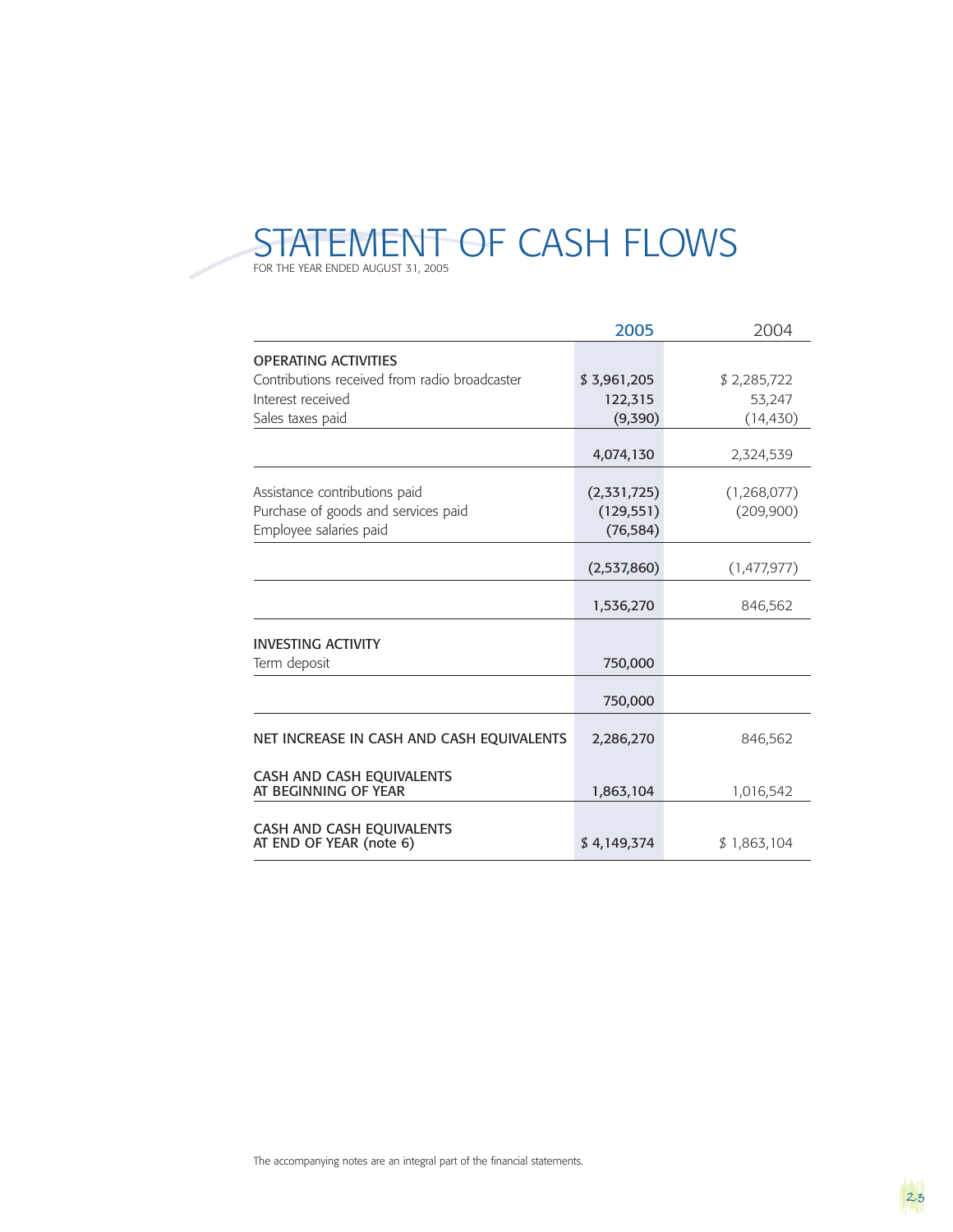### NOTES TO FINANCIAL STATEMENTS AUGUST 31, 2005

#### 1- ORGANIZATION'S PURPOSE AND STATUTES

Fonds RadioStar was incorporated on February 16, 2001 under Part II of the Canada Business Corporation Act.

Designed primarily for emerging artists, Fonds RadioStar provides significant funding for the marketing initiatives of Canadian record labels likely to have a discernible effect on the careers of Canadian Frenchlanguage performers. The support it provides is complementary to existing assistance programs, and adds momentum to marketing efforts. Fonds RadioStar pays non-refundable contributions to eligible label companies.

#### 2- FOUNDATION FINANCING

Fonds RadioStar revenue is generated by financial contributions made by broadcast companies to the Canadian Association of Broadcasters (CAB).

#### 3- SIGNIFICANT ACCOUNTING POLICIES

The financial statements were prepared in accordance with Canadian generally accepted accounting principles and the following significant policies:

#### Revenue Recognition

Fonds RadioStar uses the deferral method for recording its contributions. Contributions to Fonds RadioStar and its Anglophone counterpart, Radio Starmaker Fund, originate from financial contributions required of broadcast companies by the Canadian Radio-television and Telecommunications Commission (CRTC) during transactions involving the acquisition of broadcast companies. A minimum of 3% of these transactions must be paid to the two new Canadian music marketing funds.

Generally speaking, in transactions involving Francophone stations, 80% of the 3% is paid to Fonds RadioStar; while in transactions involving Anglophone stations, 20% of the 3% is paid to Fonds RadioStar. The Canadian Association of Broadcasters (CAB) is responsible for collecting 3% of the transaction value, which it redistributes to the two funds in accordance with the payment terms accepted by the CRTC. These financial contributions are reported using a cash-based accounting system.

#### Income Taxes

Pursuant to the Income Tax Acts (Canada and Quebec), Fonds RadioStar is classified as a non-profit organization and is, therefore, not subject to income tax.

#### Contributed Services

Members of the organization's Board of Directors attend Board meetings without monetary compensation. The value of the time donated by these individuals is not recorded in the financial statements, as it would be difficult to measure its fair market value.

#### Cash and cash equivalents

For the purpose of cash flows, cash and cash equivalents include cash and cash equivalents that are not restricted as to their use. Cash includes cash. Cash equivalents include term deposits held for short-term cash requirements but not those held for investment purpose. More specifically, they include term deposits whose values are unlikely to incur significant changes, and which mature no later than three months after they are issued.

#### Use of estimates

24

The presentation of financial statements in accordance with Canadian generally accepted accounting principles requires management to make estimates and assumptions that affect the reported amounts of assets and liabilities and disclosure of contingencies at the date of the financial statements, and the reported amount of revenues and expenses during the reporting period. Actual results could differ from those estimates and assumptions.